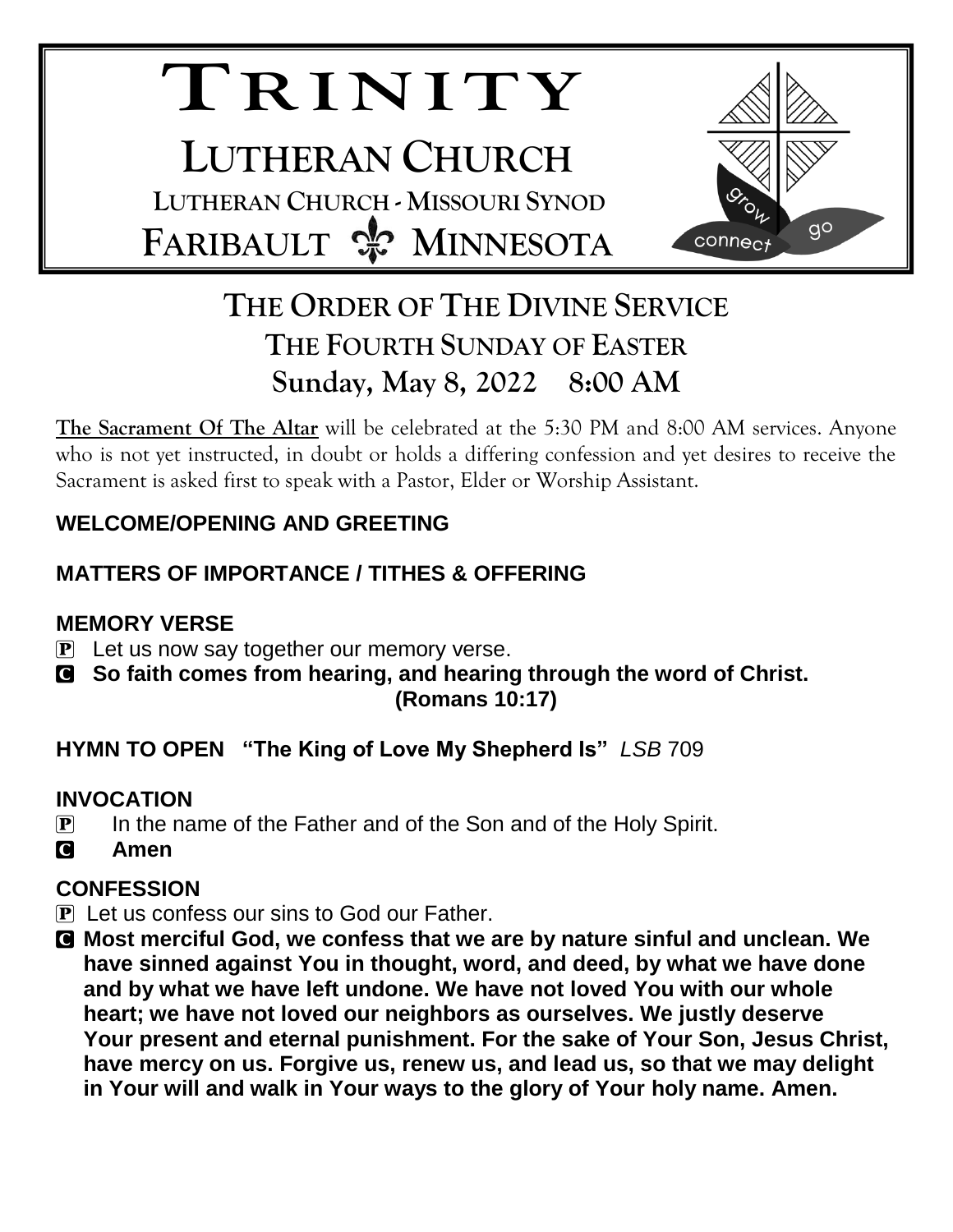## **ABSOLUTION**

 $\mathbf P$  People of God, I have good news for you! Know with joy that upon this your confession, I, by virtue of my office, as a called and ordained servant of the Word, announce the grace of God unto all of you, and in the stead and by the command of my Lord Jesus Christ I forgive you all your sins in the name of the Father and of the Son and of the Holy Spirit.

#### C **Amen.**



**TRINITY CHOIR** "The Lord Will Be My Shepherd"

## **FIRST READING Acts 20:17-35**

<sup>17</sup>Now from Miletus [Paul] sent to Ephesus and called the elders of the church to come to him. <sup>18</sup>And when they came to him, he said to them:

"You yourselves know how I lived among you the whole time from the first day that I set foot in Asia,  $^{19}$ serving the Lord with all humility and with tears and with trials that happened to me through the plots of the Jews;  $^{20}$ how I did not shrink from declaring to you anything that was profitable, and teaching you in public and from house to house, <sup>21</sup>testifying both to Jews and to Greeks of repentance toward God and of faith in our Lord Jesus Christ. <sup>22</sup>And now, behold, I am going to Jerusalem, constrained by the Spirit, not knowing what will happen to me there,  $23$  except that the Holy Spirit testifies to me in every city that imprisonment and afflictions await me. <sup>24</sup>But I do not account my life of any value nor as precious to myself, if only I may finish my course and the ministry that I received from the Lord Jesus, to testify

to the gospel of the grace of God. <sup>25</sup>And now, behold, I know that none of you among whom I have gone about proclaiming the kingdom will see my face again.<sup>26</sup>Therefore I testify to you this day that I am innocent of the blood of all of you,

 $27$  for I did not shrink from declaring to you the whole counsel of God. <sup>28</sup>Pay careful attention to yourselves and to all the flock, in which the Holy Spirit has made you overseers, to care for the church of God, which he obtained with his own blood.  $^{29}$ I know that after my departure fierce wolves will come in among you, not sparing the flock;  $30^{\circ}$  and from among your own selves will arise men speaking twisted things, to draw away the disciples after them.  $31$ Therefore be alert, remembering that

for three years I did not cease night or day to admonish everyone with tears.

*(continued…)*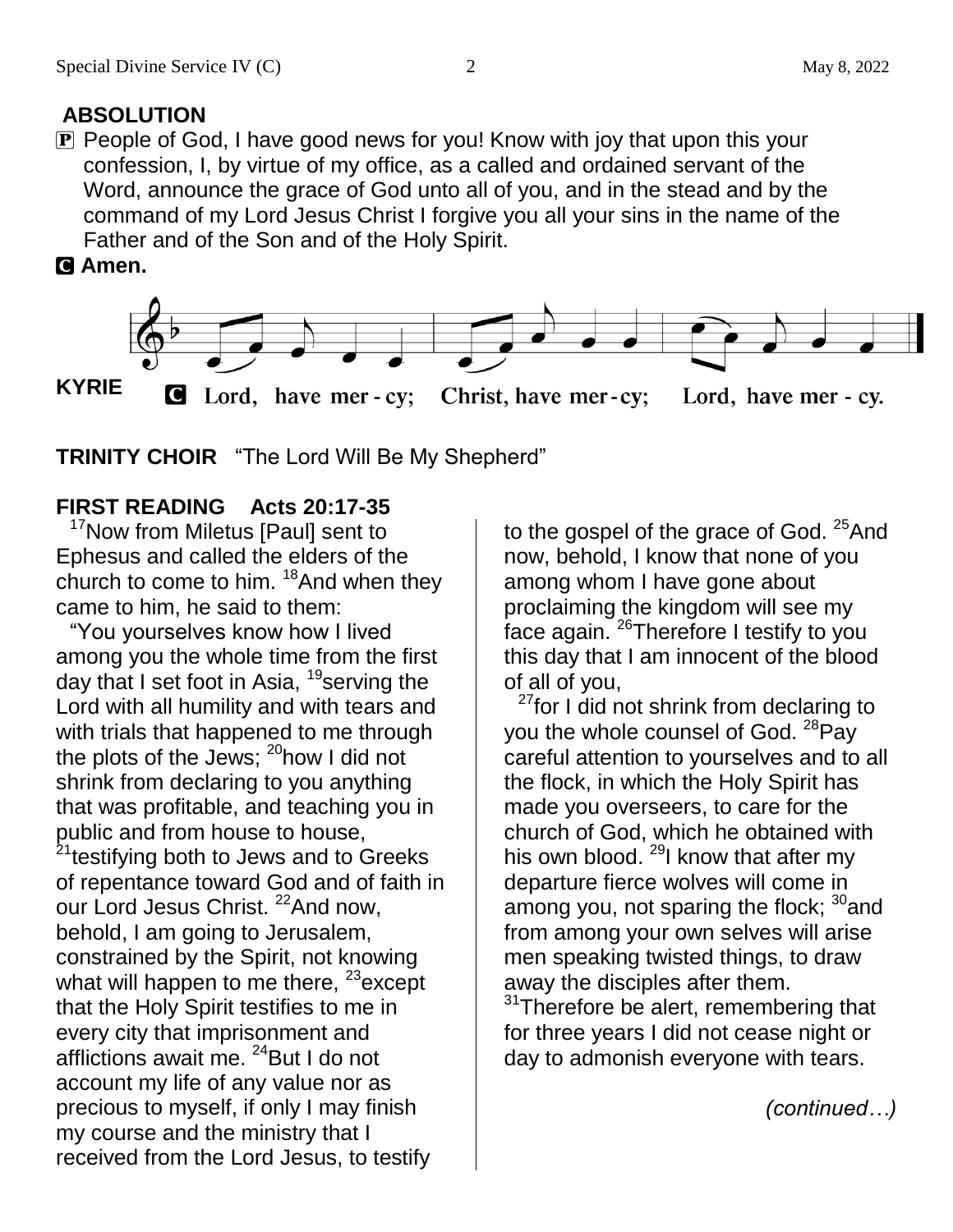$32$ And now I commend you to God and to the word of his grace, which is able to build you up and to give you the inheritance among all those who are sanctified. <sup>33</sup>I coveted no one's silver or gold or apparel. <sup>34</sup>You yourselves know that these hands ministered to my necessities and to those who were with me. <sup>35</sup>In all things I have shown you that

#### **SECOND READING Revelation 7:9-17**

 $9$ After this I looked, and behold, a great multitude that no one could number, from every nation, from all tribes and peoples and languages, standing before the throne and before the Lamb, clothed in white robes, with palm branches in their hands,  $10^{\circ}$  and crying out with a loud voice, "Salvation belongs to our God who sits on the throne, and to the Lamb!"

 $11$ And all the angels were standing around the throne and around the elders and the four living creatures, and they fell on their faces before the throne and worshiped God, <sup>12</sup>saying, "Amen! Blessing and glory and wisdom and thanksgiving and honor and power and might be to our God forever and ever! Amen."

<sup>13</sup>Then one of the elders addressed me, saying, "Who are these, clothed in white robes, and from where have they by working hard in this way we must help the weak and remember the words of the Lord Jesus, how he himself said, 'It is more blessed to give than to receive.'"

- $\overline{P}$  This is the Word of the Lord
- C **Thanks be to God.**

come?" <sup>14</sup>I said to him, "Sir, you know." And he said to me, "These are the ones coming out of the great tribulation. They have washed their robes and made them white in the blood of the Lamb. <sup>15</sup> Therefore they are before the throne

of God, and serve him day and night in his temple; and he who sits on the throne will shelter them with his presence.

<sup>16</sup>They shall hunger no more, neither thirst anymore; the sun shall not strike them, nor any scorching heat.

 $17$ For the Lamb in the midst of the throne will be their shepherd, and he will guide them to springs of living water, and God will wipe away every tear from their eyes."

- P This is the Word of the Lord
- C **Thanks be to God.**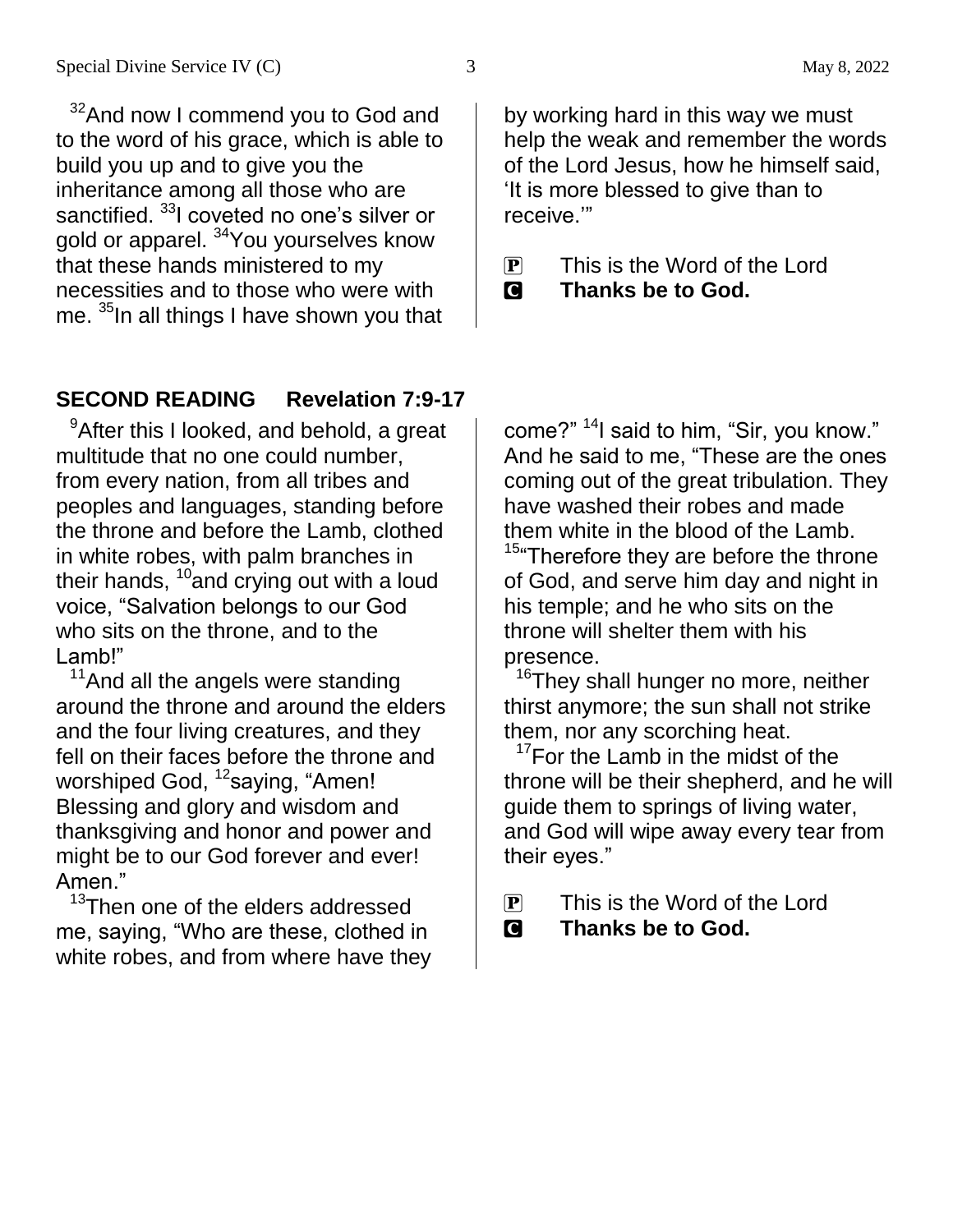

#### **GOSPEL READING John 10:22-30**

P The Holy Gospel according to St. John from the tenth chapter.

**G** Glory to You, O Lord.

<sup>22</sup>At that time the Feast of Dedication took place at Jerusalem. It was winter,  $23$  and Jesus was walking in the temple, in the colonnade of Solomon.  $24$ So the Jews gathered around him and said to him, "How long will you keep us in suspense? If you are the Christ, tell us plainly."

 $25$ Jesus answered them, "I told you, and you do not believe. The works that I do in my Father's name bear witness about me,  $^{26}$ but you do not believe

because you are not part of my flock.  $27$ My sheep hear my voice, and I know them, and they follow me.  $^{28}$ I give them eternal life, and they will never perish, and no one will snatch them out of my hand. <sup>29</sup>My Father, who has given them to me, is greater than all, and no one is able to snatch them out of the Father's hand. <sup>30</sup>I and the Father are one."

- $\overline{P}$  This is the Gospel of the Lord.
- C **Praise to You, O Christ.**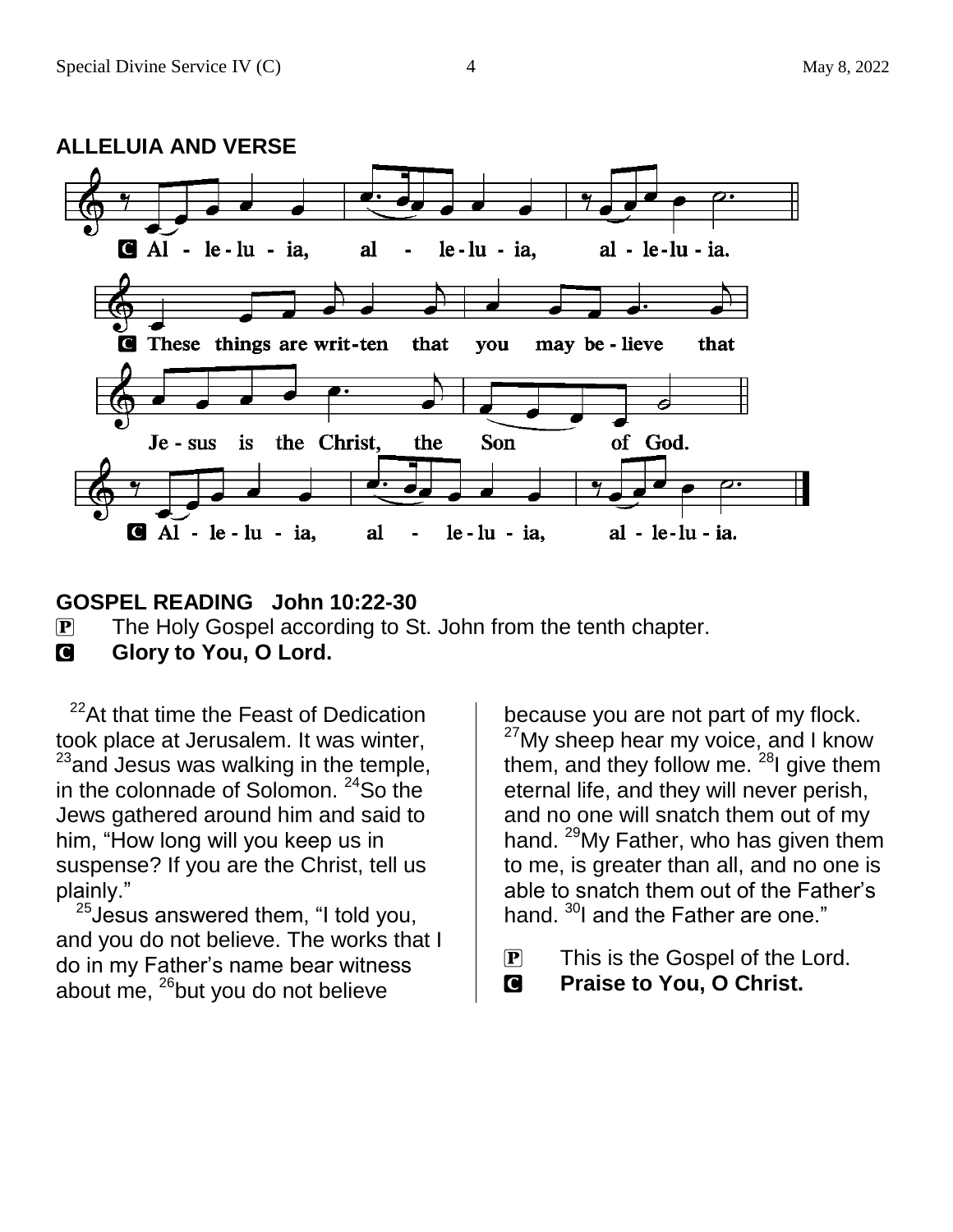#### **APOSTLES' CREED**

C **I believe in God, the Father Almighty, maker of heaven and earth. And in Jesus Christ, His only Son, our Lord, who was conceived by the Holy Spirit, born of the virgin Mary, suffered under Pontius Pilate, was crucified, died and was buried. He descended into hell. The third day He rose again from the dead. He ascended into heaven and sits at the right hand of God the Father Almighty. From thence He will come to judge the living and the dead. I believe in the Holy Spirit, the holy Christian Church, the communion of saints, the forgiveness of sins, the resurrection of the body,**

 **and the life everlasting. Amen.**

#### **CHILDREN'S MESSAGE**

**SERMON HYMN "Oh, That the Lord Would Guide My Ways"** *LSB* 707

**SERMON "THE LIFE OF FAITH"** *The Rev. Paul Rieger*

#### **PRAYERS OF THE CHURCH**

#### **LORD'S PRAYER**

C **Our Father Who art in heaven, hallowed be Thy name, Thy kingdom come, Thy will be done on earth as it is in heaven. Give us this day our daily bread; and forgive us our trespasses as we forgive those who trespass against us; and lead us not into temptation, but deliver us from evil. For Thine is the kingdom and the power and the glory forever and ever. Amen**

#### **SERVICE OF THE SACRAMENT**

- $\overline{P}$  The Lord be with you.
- C **And also with you.**
- $\mathbf{P}$  Lift up your hearts.
- C **We lift them to the Lord.**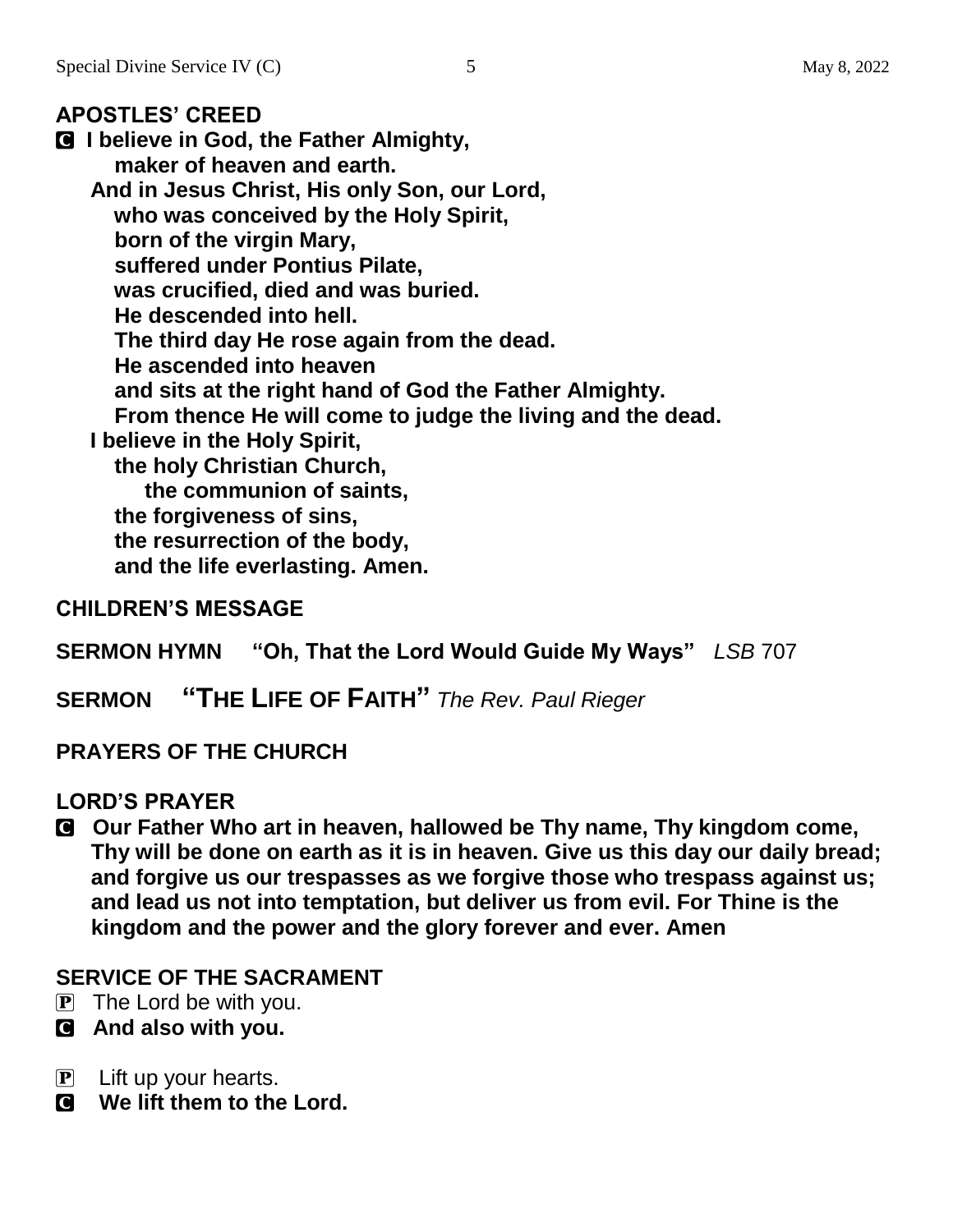#### C **It is right to give Him thanks and praise.**

P It is truly good, right, and beneficial...evermore praising You and saying:



 $\mathbf{P}$  Together we celebrate the Lord's Supper, confident that we receive Jesus' body and blood in, with, and under the bread and the wine. With it, we also receive the forgiveness of sins and a stronger bond to God and each other. Through this supper we confess and share in our faith with one another, trusting in Jesus' words for the forgiveness of our sins. As Holy Communion is a confession of our faith, we require that those who receive the Lord's Supper share in the beliefs that we hold. So, hear now the words of our Lord Jesus spoken at the time of the Last Supper:

*(Words of Institution spoken here)*

- $\bf{P}$  Do you believe that with the bread and the wine you are receiving the very body and blood of our Lord Jesus Christ?
- C **Yes, I believe.**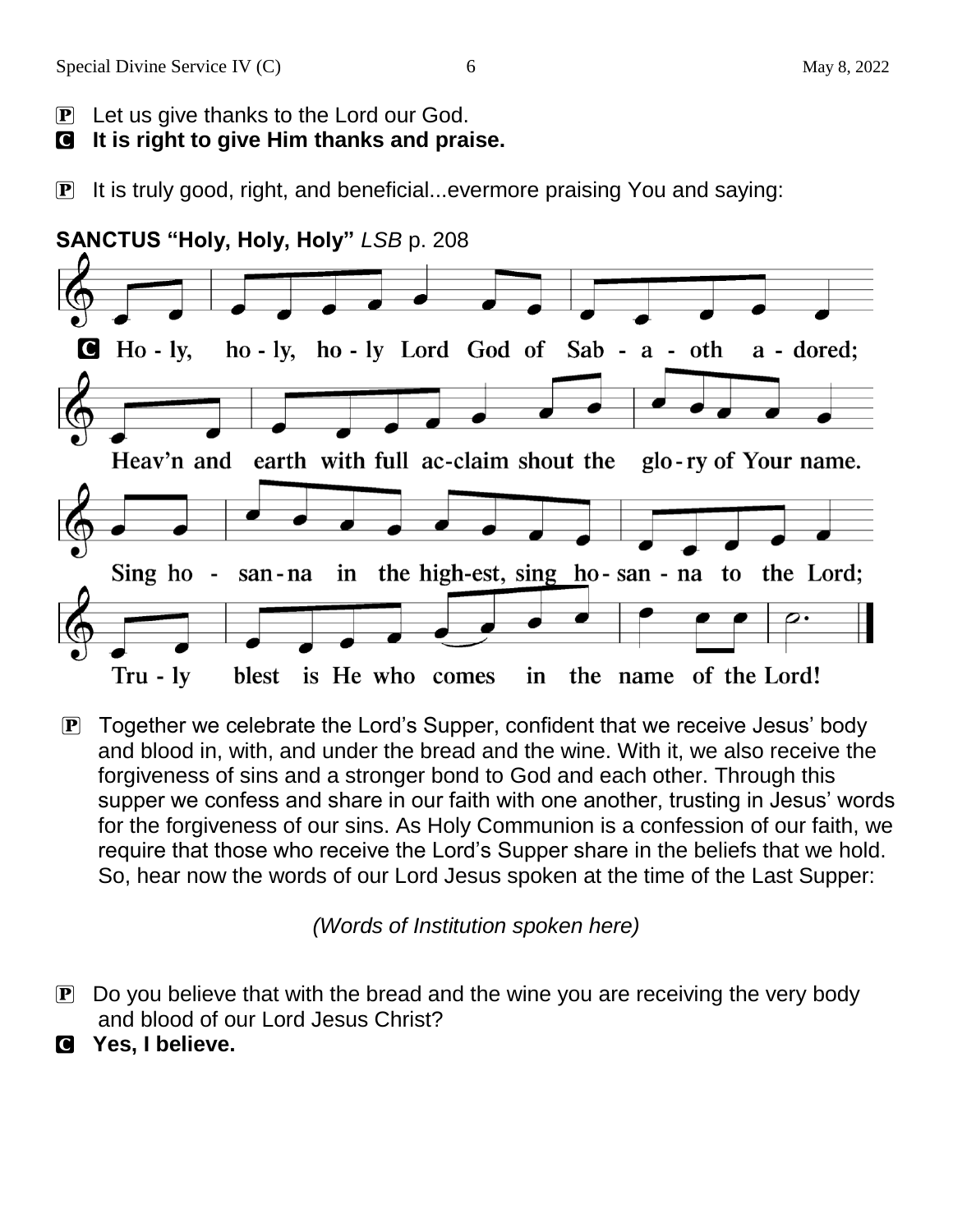- P Do you believe that in this Supper you are receiving the very gifts and blessings that God freely gives which are the forgiveness of sins through Christ's death and resurrection, communion with Christ and each other, and the promise of eternal life?
- C **Yes, I believe.**

P Welcome to the Table of the Lord. The peace of the Lord be with you always.

C **Amen.**



 *Please be seated*

#### **COMMUNION HYMNS**

**Trinity Choir** "He Shall Feed His Flock" **"Savior, Like a Shepherd Lead Us"** *LSB* 711 **"Let Us Ever Walk with Jesus"** *LSB* 685

#### **DISMISSAL**

 P The body and blood of our Lord Jesus Christ strengthen and preserve you in body and soul to life everlasting. Depart in peace.

C **Amen.**